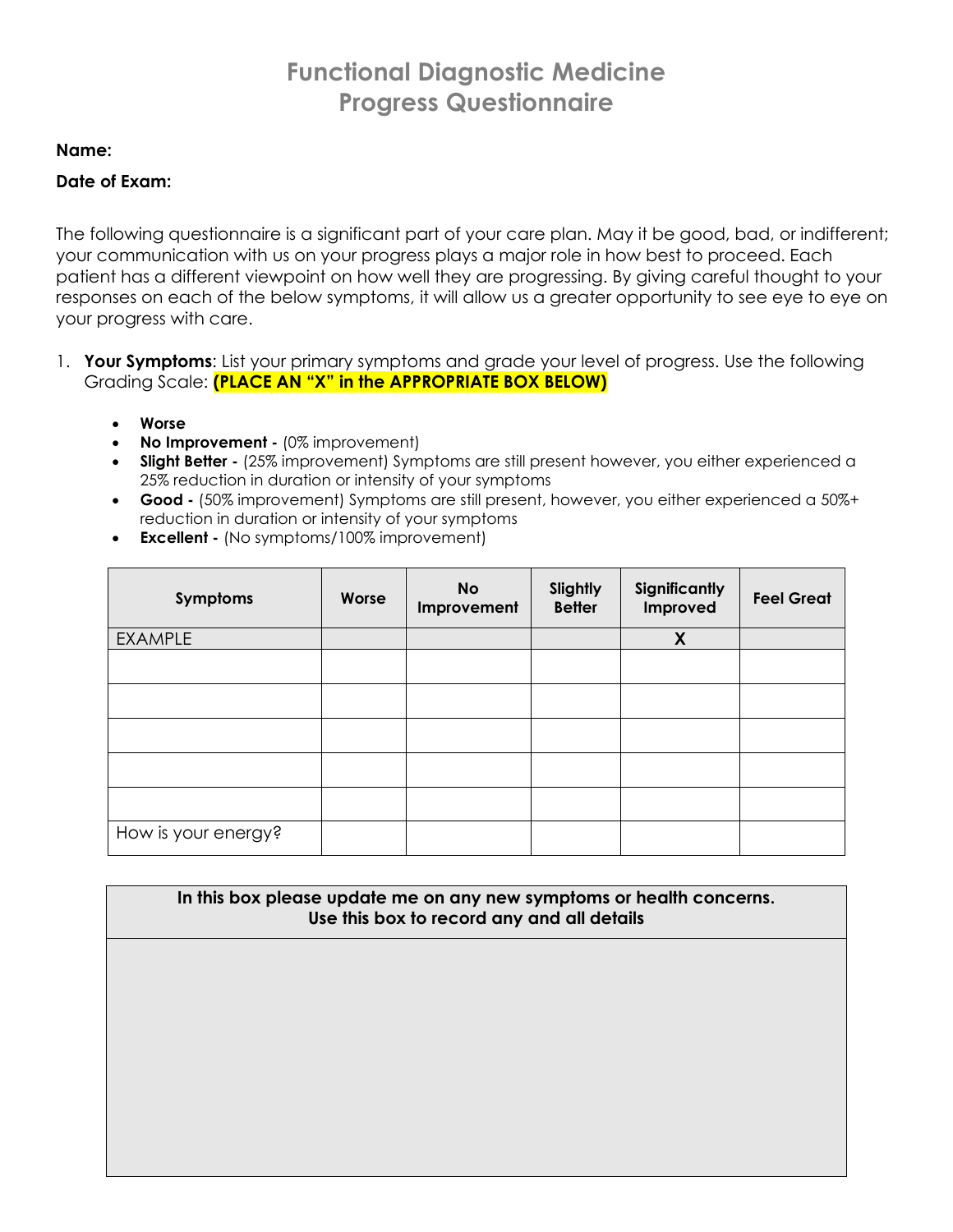#### **ADDITIONAL INFORMATION**

- 1. List present and new medications: Please make note if you have increased or decreased any dosages of present medications:
- 2. When was the date of your last physical exam with your primary care physician?
- 3. Have you had any blood tests or other diagnostic testing performed since your last nutritional test? Yes/No If yes, what have you had done?
- 4. Are you taking any other supplements or nutritional products other than what has been prescribed since your last nutritional test? Yes/No If yes, what have you taken:
- 5. Please list what you ate for breakfast, lunch, and dinner over the last **TWO days**.

- 6. What has been your greatest vice/difficulty in sticking with your care plan?
- 7. Is there any additional information you would have liked to have, know about, or have access to throughout this journey?